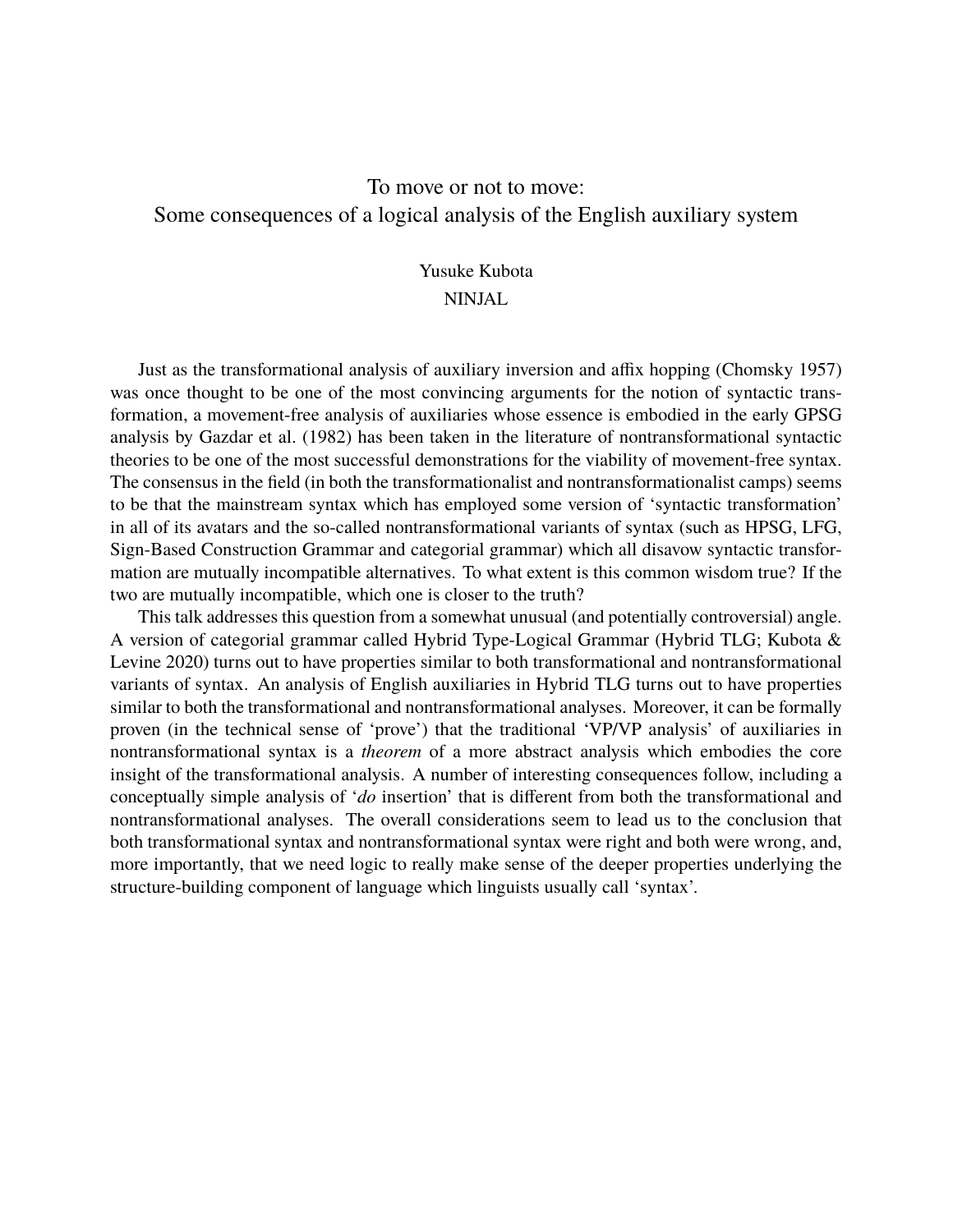Remarks on the Partial Pronominal Use of Proverbs in English and the "Simulation Effects" of Generic Pronouns and Clausal Generic Expressions

Koichi Nishida (Yamaguchi Prefectural University)

As is commonly observed (cf. Dubinsky and Hamilton (1998), Huang (2000)), in logophoric complements like (1), pronouns, but not definite noun phrases like epithets or descriptions, can corefer with the matrix subject (where i stands for corefence):

(1) John<sup>i</sup> thinks that {hei/\*the idioti/\*the senior office workeri} will win.

However, like pronouns, proverbs with noun phrase subjects may occur in such complements and their subjects are taken to corefer with the matrix subject, as in (2):

(2) For more than 20 years, John has woken up at 4:30 every morning and has started working in his office from 7:00. He believes that the early bird catches the worm.

Proverbs of this type are similar to generic indefinite pronouns like *one*. Moltmann (2006) observes that in (3), the complement with *one* is fine as a general statement if John alone can, but doesn't have to, see the picture from the entrance, but the one with *people* requires that people other than John also can see it from the entrance:

(3) John found out that {one/people} can see the picture from the entrance.

Moltmann (2006: 265) argues that generic *one* accompanies "inference from the firstperson," which "is licensed in a (simple) sentence establishing a generalization based on a first-person application of the predicate." Sentence (3) is fine even if John himself is unable to see the picture, because he can simulate anyone with normal vision.

The first-person simulation also comes into play with generic indefinite singulars like those in (4), where *a Christian* is better than *Christians*, and *the Christian* is unacceptable in the reading in which the complement is a matter of Jack himself:

(4) Living in a small house himself, Jack Sanders believes that {a Christian/ Christians/\*the Christian} should live a humble life.

Nunberg and Pan (1975) argue that indefinite singulars can be used as generic expressions only in the sentences whose predicates express the properties that the subject individual has through its class-membership; by contrast, bare plurals and definites can make generic sentences that express properties of the class as a whole.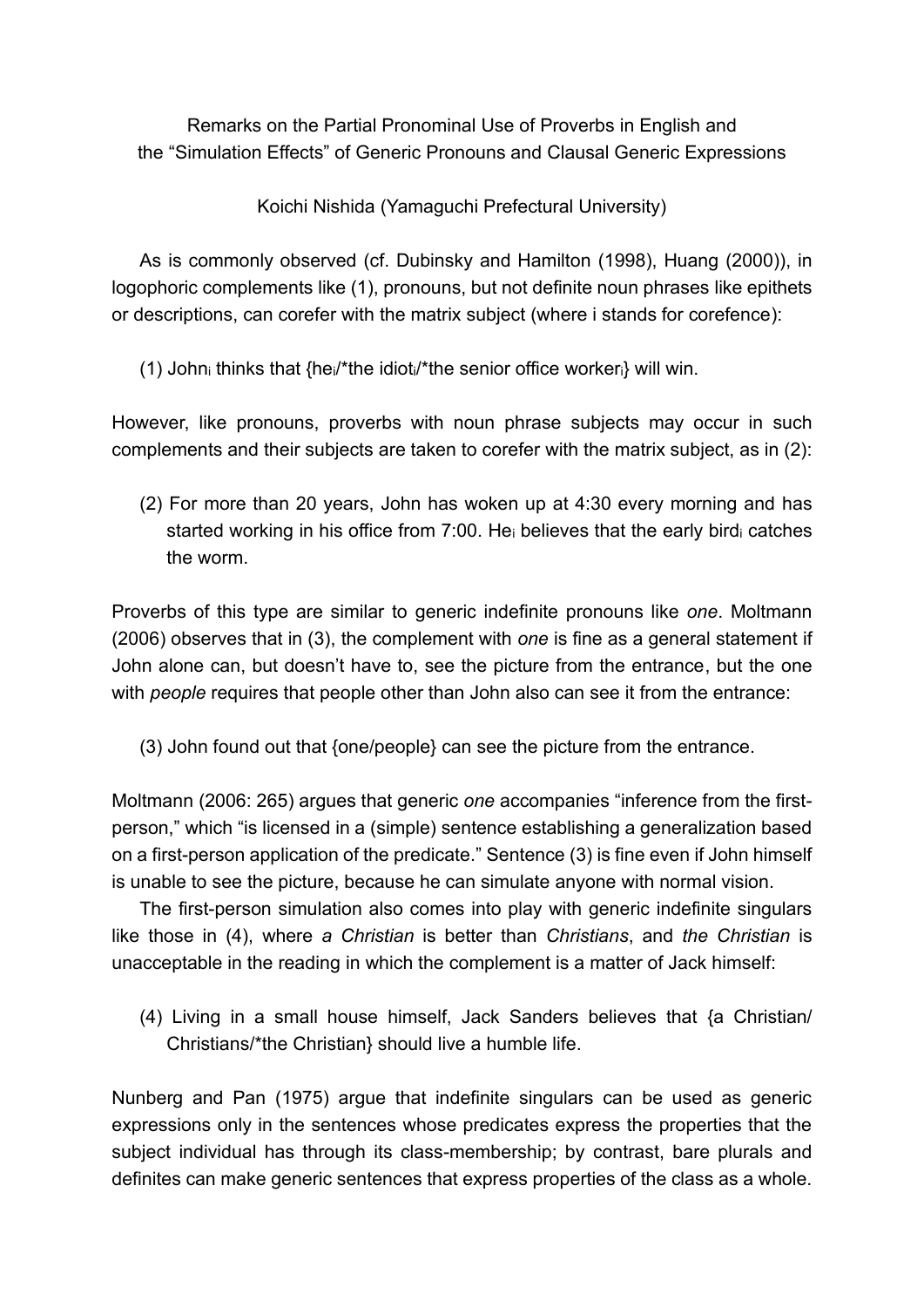Thus, in (4), the individual in matrix subject, i.e. J. Sanders, can easily simulate the individual in the complement and take it as a matter of himself when the latter is expressed as an individual having the same class-membership properties as him.

Proverbs are closer to generic *one* and indefinite singulars than generic definites in accepting the first-person simulation, but their required indefiniteness does not come from their forms. Rather, it comes from the fact that they lack what Goffman (1981) calls "Author" in their production format; since they are free from authorship, any speaker can apply them to anyone in any similar situation, as specified in (5):

(5) Without authorship, any speaker has to copy proverbs to talk about anyone alike, as in anyone seen as "the early bird" catches the worm or its equivalent(s).

In (5), *anyone* invites the generic reading, which then invites the first-person simulation. The indefinite production format qualifies proverbs as clausal generic expressions.

Because the first-person simulation of proverbs belongs to pragmatic inference rather than to grammar, it also works for proverbs preceded by other determiners, as in "I don't fight that because I<sup>i</sup> believe that every dog<sup>i</sup> has its day" (Howard (2007) *Women as Hamlet*). The pronominal use of proverbs builds on the simulation of individuals in matrix subject; it disappears if they do not simulate anyone, as in (6):

(6) For more than 20 years, John's father woke up at 4:30 every morning and started working in his office from 7:00. However, he went into bankruptcy at the age of 55. So, today John doesn't believe that the early bird catches the worm.

In (6), the embedded proverb under the negated matrix clause remains a matter of anyone. The simulation effects on the production format in (5) link proverbs with salient discourse referents that are unrelated to their literal meanings (cf. Barajas (2010)).

## References

- Barajas, E. Domínguez (2010) *The Function of Proverbs in Discourse: The Case of a Mexican Transnational Social Network*, De Gruyter Mouton, New York.
- Dubinsky, Stanley and Robert Hamilton (1998) "Epithets as Antilogophoric Pronouns," Linguistic Inquiry 29, 685-693.

Goffman, Erving (1981) *Forms of Talk*, University of Pennsylvania Press, Philadelphia.

- Huang, Yan (2000) *Anaphora: A Cross-Linguistic Approach*, Oxford University Press, Oxford.
- Moltmann, Friederike (2006) "Generic *One*, Arbitrary Pro, and the First Person," *Natural Language Semantics* 13, 257-281.
- Nunberg, Geoffrey and Chiahua Pan (1975) "Inferring Quantification in Generic Sentences," *CLS* 11, 412-422.